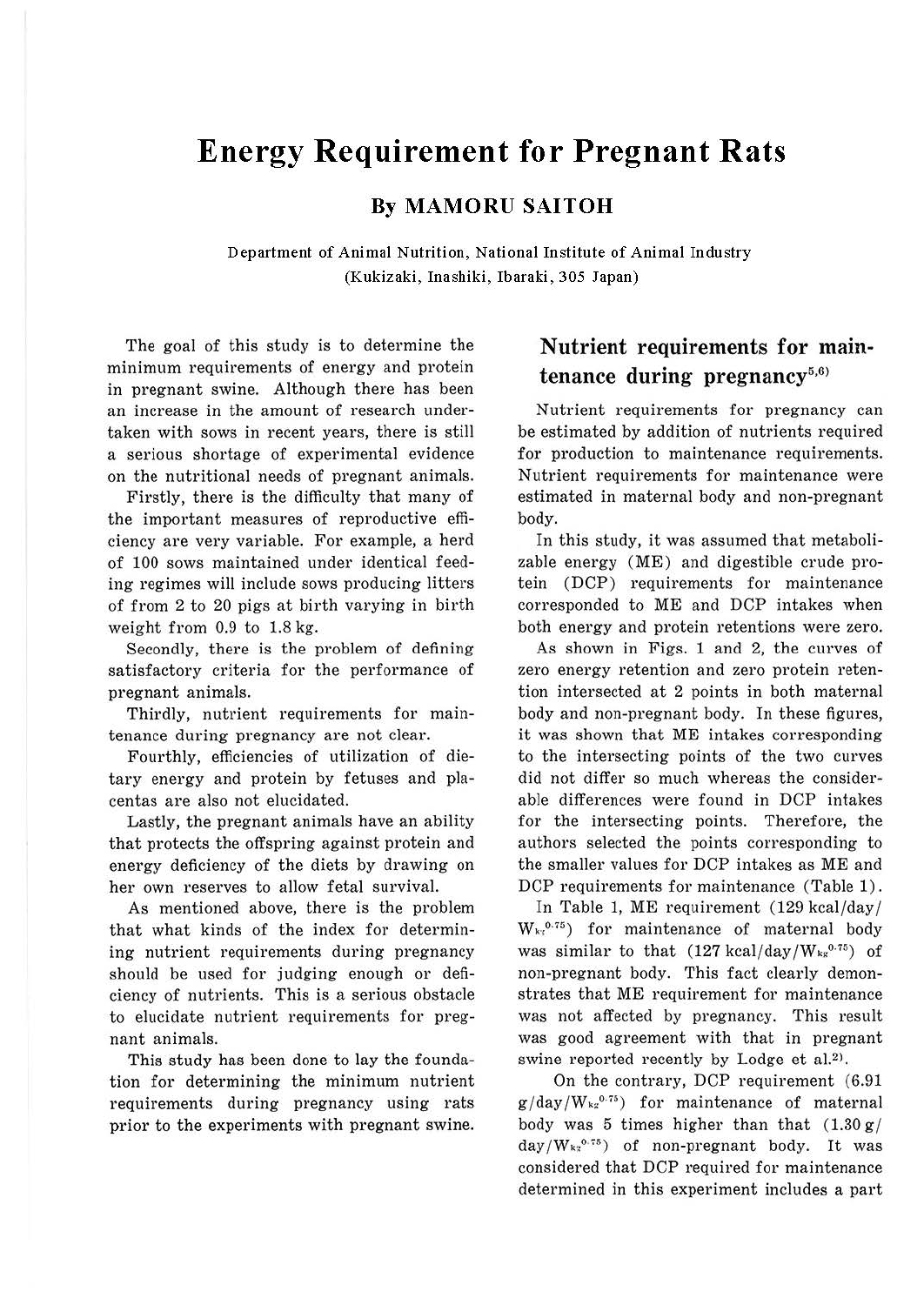

Fig. 1. Determination of DCP and ME requirements for maintenance in the maternal body. Curves **A** and B denote the curves of O protein and O energy retention, respectively

of protein consumed for production of fetus and placenta<sup>7</sup>). Therefore, it is necessary to substract the amount of protein consumed for production from DCP required for maintenance determined in this experiment.

To resolve this problem, we are investigating aspects of the amounts of metabolic fecal nitrogen and endogenous urinary nitrogen in pregnant and non-pregnant rats.

# **Efficiency of utilization of metabolizable energy for energy retention in rat's fetus**<sup>8,9)</sup>

Efficiency of utilization of ME by the products of conception (fetuses, placentas, amniotic fluids and uterus) was estimated under different conditions. The method for the estimation of the efficiency by the products of conception involved the use of multiple regression analysis to partition ME intake (y) among maternal maintenance (a), maternal energy gain  $(x_1)$  and energy gain of the products of conception  $(x_2)$ , and the efficiency was calculated from a reciprocal number  $(1/c \times$ 100) of a coefficient (c) of  $x_2$  in the model equation  $(y=a + bx_1 + cx_2)$  which fits the data.

As shown in Table 2, the efficiencies of utilization of ME by the products of conception were 24.3, 22.3, 21.5 and 24.0% under different conditions, mean being  $23.0 \pm 1.3\%$  $(\pm S.D.)$ . From these results, it is considered that the efficiency is not greatly affected by differences in feeding levels, body weights and stages of pregnancy of rats used for the estimation. This efficiency obtained by rats was about 31 to 64% higher than that (14 to  $17.5\%$ ) in ruminants<sup>1,3,4)</sup>.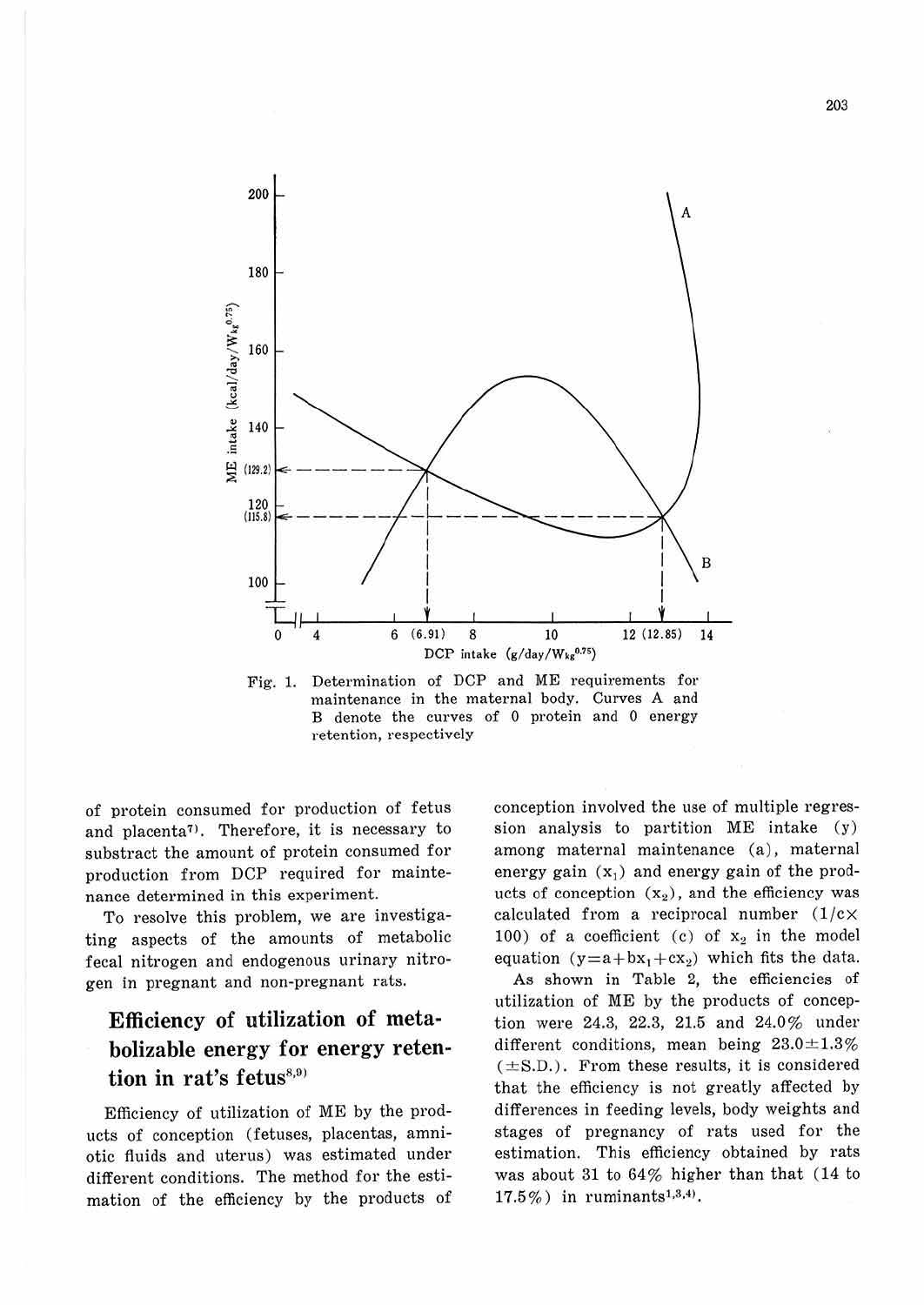204



Fig. 2. Determination of DCP and ME requirements for maintenance in non-pregnant body Curves C and D denote the curves of O protein and O energy retention, respectively

**Table 1. Minimum ME and DCP requirements for maintenance in the maternal body and non-pregnant body** 

|     | Maternal body<br>(M) |           | Non-pregnant<br>(N) |  | $M/N$ ratio |      |
|-----|----------------------|-----------|---------------------|--|-------------|------|
|     | ME* DCP**            |           | ME* DCP**           |  | ME          | DCP  |
| 129 | 6.91                 | 127       | 1.30                |  | 1.02        | 5.32 |
|     | $A = 1$ $111$        | $41 - 44$ | and the first party |  |             | .    |

 $\cdot$ : kcal/day/W<sub>ks</sub><sup>0.75</sup>  $*$  g/day/ $W_{kg}^{0.75}$ 

### Reliability of the method used for the estimation of the efficiency<sup>10)</sup>

The reliability of the method described in the preceeding section for the estimation of the efficiency of ME utilization by the products of conception was investigated. Three experimental diets which contained ME required for maintenance and for the products of conception were prepared and these diets contained enough other nutrients except for ME. The amount of ME required for the products of conception was calculated setting up the efficiency of **ME** utilization by the products of conception to any 3 levels (generally 10, 20 and  $30\%$ ). Rats given these diets were sacrificed on day 14 or 20 of pregnancy, and the efficiency of ME utilization was estimated as the index whether the products of conception contains energy content near to set value and energy retention in the maternal body becomes zero. As shown in Table 2, the efficiencies under 3 different conditions were 24.6, 24.7 and 20.4%, mean being  $23.2 \pm 2.5\%$  $(\pm S.D.)$ . No significant difference  $(P >$ 0.05) was observed between this value and value  $(23.0 \pm 1.3\%)$  estimated from a coefficient of multiple regression equation. This fact shown with rats is regarded to prove the reliability of the method which has been used for estimation of the efficiency in ruminants up to today.

# **Minimum** metabolizable energy requirements for pregnant rats and reproductive performances $11$

Minimum ME requirement for pregnancy was calculated by addition of ME required for production of products to ME requirement for maintenance of the maternal body. Minimum ME requirements during early- (day 0-7), mid- (day 8-14) and late- (day  $15$ parturition) pregnancy were determined in rats on the bases of both values of ME requirement for maintenance (129 kcal/day/ W<sub>kg</sub><sup>0.75</sup>, Table 1) in the maternal body and of the efficiency (23.1%, mean of 7 values shown in Table 2) of utilization of ME by the products of conception. Minimum ME requirements during early-, mid- and latepregnancy in rats from 160 to 300 g of body weight at mating were about  $1-2\%$ , about 7-11 % and about 46-70% increase of ME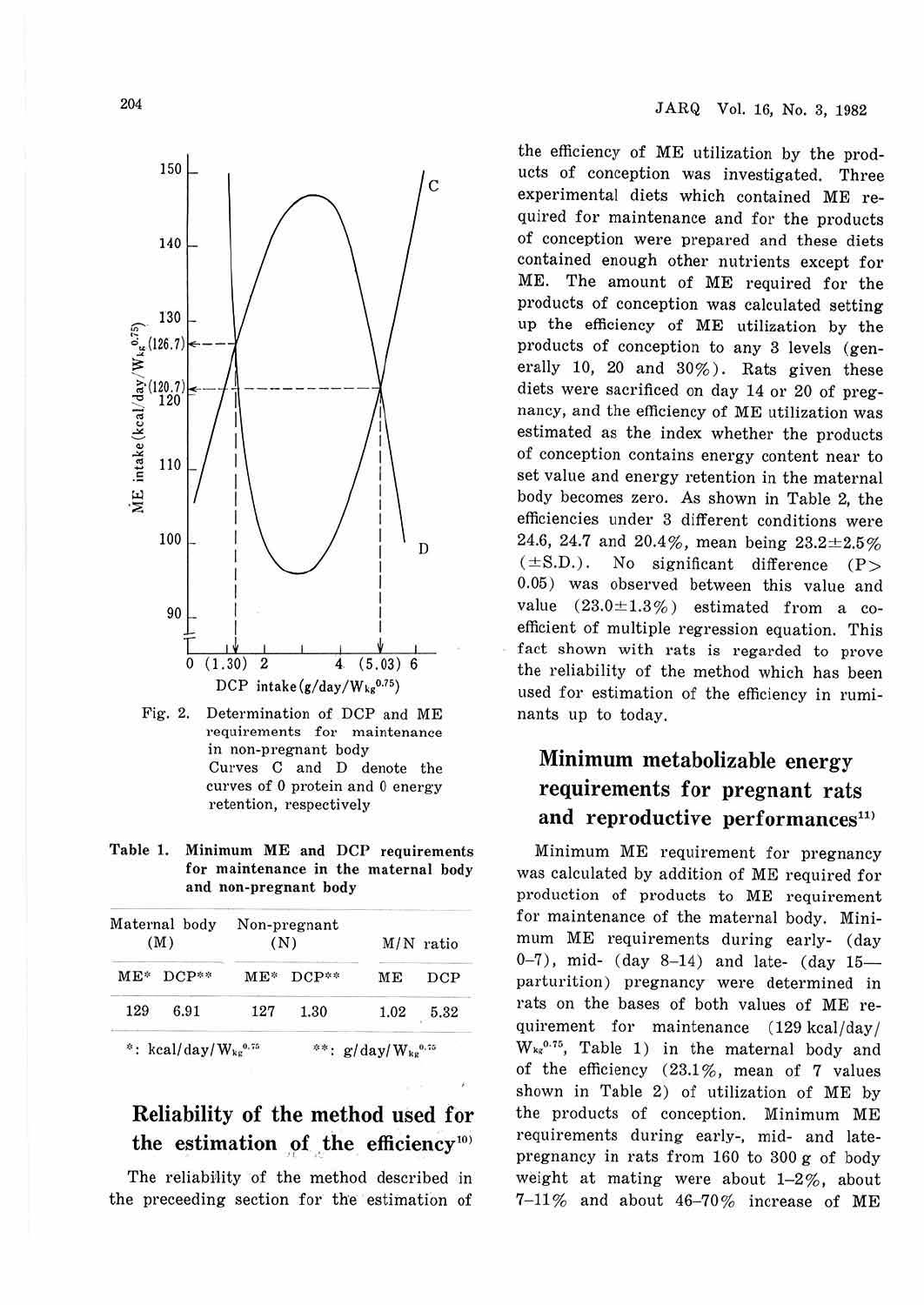| Periods of                                        | Body weight              | Feeding     | Efficiency** |       |
|---------------------------------------------------|--------------------------|-------------|--------------|-------|
| pregnancy<br>estimated                            | of rats used             | level       | "A"          | "B"   |
| Until mid-pregnancy<br>(day 0~14)                 | Growing<br>(about 200 g) | Restriction | 24.3%        | 24.6% |
|                                                   | Growing<br>(about 200 g) | Restriction | 22.3         | 24.7  |
| Until late-pregnancy<br>$(\text{day } 0 \sim 20)$ | Growing<br>(about 200 g) | Ad libitum  | 21.5         |       |
|                                                   | Mature<br>(about 340 g)  | Restriction | 24.0         | 20.4  |

Table 2. Efficiency of utilization of metabolizable energy by the products of conception\*

 $\mathcal{D}^{\mathcal{A}}$  . Products of conception consist of fetuses, placentas, amniotic fluids and uterus.

<sup>02</sup>: "A" denotes the estimation from a coefficient of multiple regression equation. "B" shows the data from the reliability experiment.

\*\*\*\* No estimation was possible.

| Body weight | ME** requirement<br>for maintenance in |          | Days of pregnancy |                   |  |
|-------------|----------------------------------------|----------|-------------------|-------------------|--|
| at mating   | the maternal body                      | $0\sim7$ | $8 - 14$          | $15$ ~parturition |  |
| g           | kcal/day                               |          | -kcal/day-        |                   |  |
| 160         | 32.6                                   | 33.2     | 36.2              | 56.6              |  |
| 180         | 35.6                                   | 36.2     | 39.2              | 59.6              |  |
| 200         | 38.6                                   | 39.2     | 42.2              | 62.6              |  |
| 220         | 41.4                                   | 42.0     | 45.0              | 65.4              |  |
| 240         | 44.2                                   | 44.8     | 47.8              | 68.2              |  |
| 260         | 47.0                                   | 47.6     | 50.6              | 71.0              |  |
| 280         | 49.7                                   | 50.3     | 53.3              | 73.7              |  |
| 300         | 52.2                                   | 52.8     | 55.8              | 76.2              |  |

**Table 3. Minimum metabolizable energy requirement for pregnant rats"** 

 $*$ : These were calculated as 0.9, 6.8 and 40 kcal of energy retentions in products of conception on days 7, 14 and 20 of pregnancy, respectively.

 $24.2\%$  . Metabolizable energy.

requirement for maintenance in the maternal body, respectively (Table 3).

Reproductive performances in rats given the diet corresponding to the minimum ME requirement during each stage of pregnancy (experimental group) were compared with those of control group. The diets (control and experimental diets) in both groups differed only in ME content and contained adequate amounts of protein, vitamins and minerals for good growth and reproduction. Control diet was given to rats ad libitum throughout gestation and lactation in control group and only

during lactation in experimental group.

The data shown in Table 4 clearly demonstrate that no hindrance in reproductive performances of experimental group is observed.

#### **Future problems**

As a theory for the determination of ME requirement during pregnancy was established using rats, we hope to adapt a theory obtained with rats to pregnant swine in the near future. Further, it is necessary to establish the method for estimating the efficiency of utiliza-